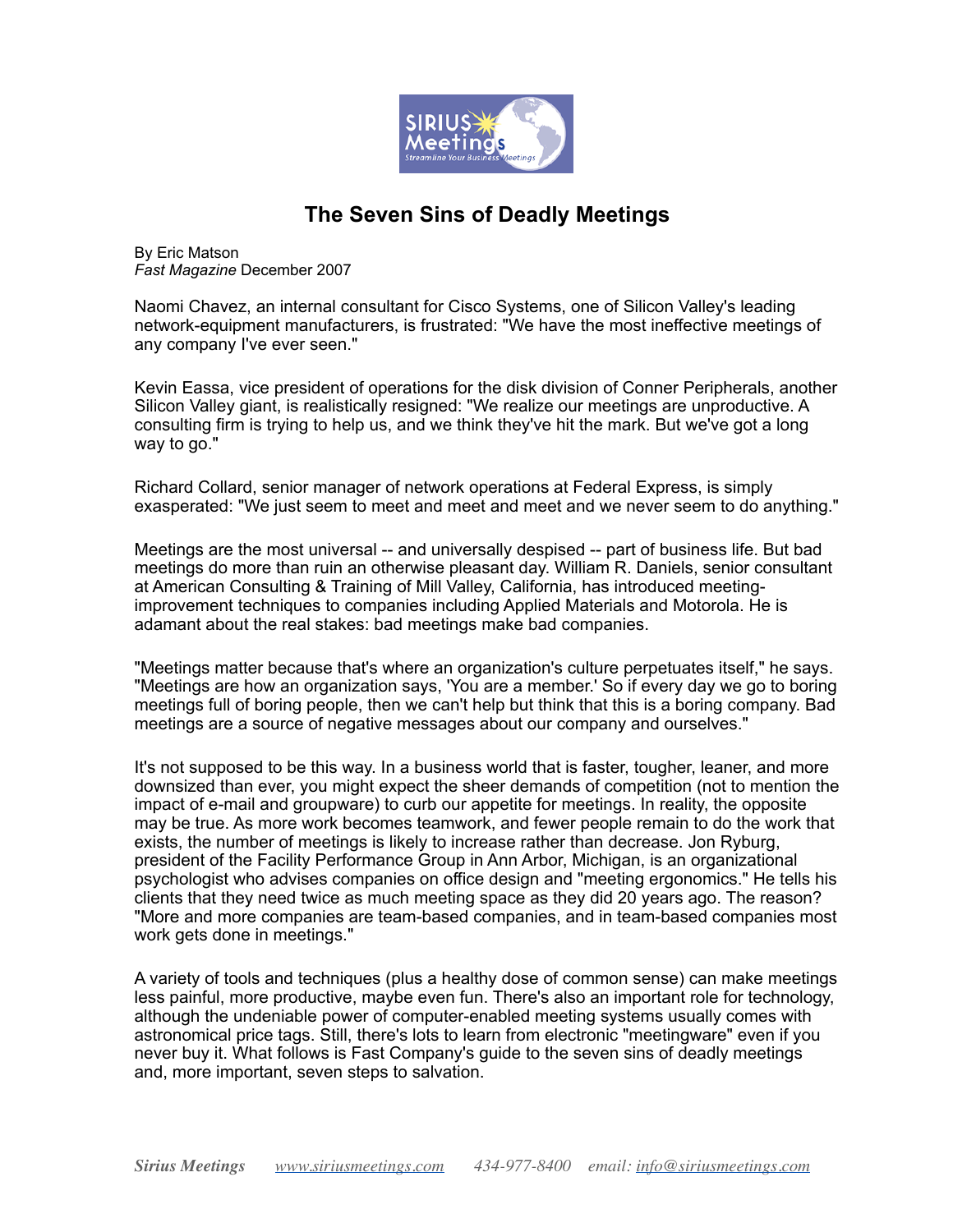**Sin #1:** People don't take meetings seriously. They arrive late, leave early, and spend most of their time doodling.

**Salvation:** Adopt Intel's mind-set that meetings are real work.

There are as many techniques to improve the "crispness" of meetings as there are items on the typical meeting agenda. Some companies punish latecomers with a penalty fee or reprimand them in the minutes of the meeting. But these techniques address symptoms, not the disease. Disciplined meetings are about mind-set -- a shared conviction among all the participants that meetings are real work. That all-too-frequent expression of relief -- "Meeting's over, let's get back to work" -- is the mortal enemy of good meetings.

"Most people simply don't view going to meetings as doing work," says William Daniels. "You have to make your meetings uptime rather than downtime."

Is there a company with the right mind-set? Daniels nominates Intel, the semiconductor manufacturer famous for its managerial toughness and crisp execution. Walk into any conference room at any Intel factory or office anywhere in the world and you will see on the wall a poster with a series of simple questions about the meetings that take place there. Do you know the purpose of this meeting? Do you have an agenda? Do you know your role? Do you follow the rules for good minutes?

These posters are a visual reminder of just how serious Intel is about productive meetings. Indeed, every new employee, from the most junior production worker to the highest ranking executive, is required to take the company's home-grown course on effective meetings. For years the course was taught by CEO Andy Grove himself, who believed that good meetings were such an important part of Intel's culture that it was worth his time to train the troops. "We talk a lot about meeting discipline," says Michael Fors, corporate training manager at Intel University. "It isn't complicated. It's doing the basics well: structured agendas, clear goals, paths that you're going to follow. These things make a huge difference."

**Sin #2:** Meetings are too long. They should accomplish twice as much in half the time.

**Salvation:** Time is money. Track the cost of your meetings and use computer- enabled simultaneity to make them more productive.

Almost every guru invokes the same rule: meetings should last no longer than 90 minutes. When's the last time your company held to that rule?

One reason meetings drag on is that people don't appreciate how expensive they are. James B. Rieley, director of the Center for Continuous Quality Improvement at the Milwaukee Area Technical College, recently decided to change all that. He did a survey of the college's 130 person management council to find out how much time its members spent in meetings. When he multiplied their time by their salaries, he determined that the college was spending \$3 million per year on management-council meetings alone. Money talks: after Rieley's study came out, the college trained 40 people as facilitators to keep meetings on track. Bernard DeKoven, founder of the Institute for Better Meetings in Palo Alto, California, has gone Rieley one step better. He's developed software called the Meeting Meter that allows any team or department to calculate, on a running basis, how much their meetings cost. After someone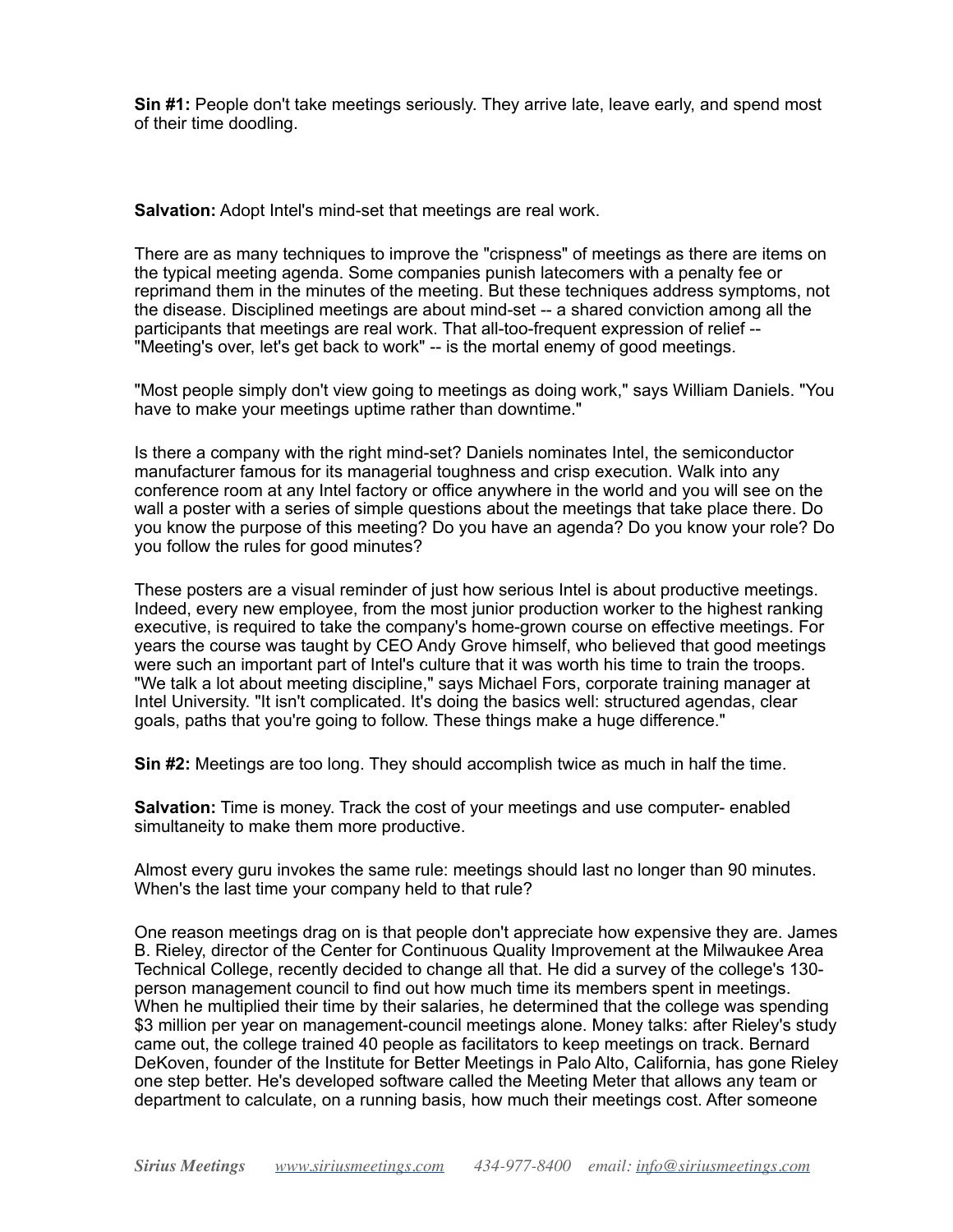inputs the names and salaries of meeting participants, the program starts ticking. Think of it as a national debt clock for meetings.

DeKoven emphasizes that he created the Meeting Meter as a conversation piece rather than as a serious management tool. It's a visible way to put meeting productivity on the agenda. "When I use the meter, I don't just talk about the cost of meetings," he says, "I talk about the cost of bad meetings. Because bad meetings lead to even more meetings, and over time the costs become awe-inspiring."

Technology can do more than just keep meetings shorter. It can also increase productivity - that is, help generate more ideas and decisions per minute. One of the main benefits of meetingware is that it allows participants to violate the first rule of good behavior in most other circumstances: wait your turn to speak. With Ventana's GroupSystems V, the most powerful meeting software available today, participants enter their comments and ideas into workstations. The workstations organize the comments and project them onto a monitor for the whole group to see. Most everyone who has studied or participated in computer-enabled meetings agrees that this capacity for simultaneity produces dramatic gains in the number of ideas and the speed with which they are generated.

Geoff Bywater, senior vice president of marketing and promotion for FoxMusic, recently organized a strategic retreat for the 170 top executives of 20th Century Fox Filmed Entertainment. He used a computer system supplied by CoVision, a San Francisco consulting firm that specializes in technology-enabled meetings. Apple PowerBooks outfitted with customized software allowed participants to respond to questions, propose ideas, and vote on options -- all at the same time.

"We had 170 of the brightest people in the company in one room," Bywater reports. "The challenge was, how much information and how many ideas could we get out of them? Even if we had divided into 15 breakout groups, we'd still have only 15 people speaking at the same time. People were amazed. If we asked a question and each person typed in 2 ideas, that's nearly 350 ideas in five minutes! That was the biggest impact of the technology - the number of ideas generated in such a short time."

Be warned, though: electronic meetings can be more productive than traditional meetings, but they're not always shorter. "The good news about computer-supported meetings is that the discussions tend not to be repetitive or redundant," says Michael Schrage, a consultant on collaborative technologies and the author of No More Teams!, an influential guide to group work and meetings. "The bad news is that the meetings can become longer. The computersupported environment encourages people to discuss things a little more thoroughly than they might otherwise."

**Sin #3:** People wander off the topic. Participants spend more time digressing than discussing.

**Salvation:** Get serious about agendas and store distractions in a "parking lot." It's the starting point for all advice on productive meetings: stick to the agenda. But it's hard to stick to an agenda that doesn't exist, and most meetings in most companies are decidedly agenda-free. "In the real world," says Schrage, "agendas are about as rare as the white rhino. If they do exist, they're about as useful. Who hasn't been in meetings where someone tries to prove that the agenda isn't appropriate?"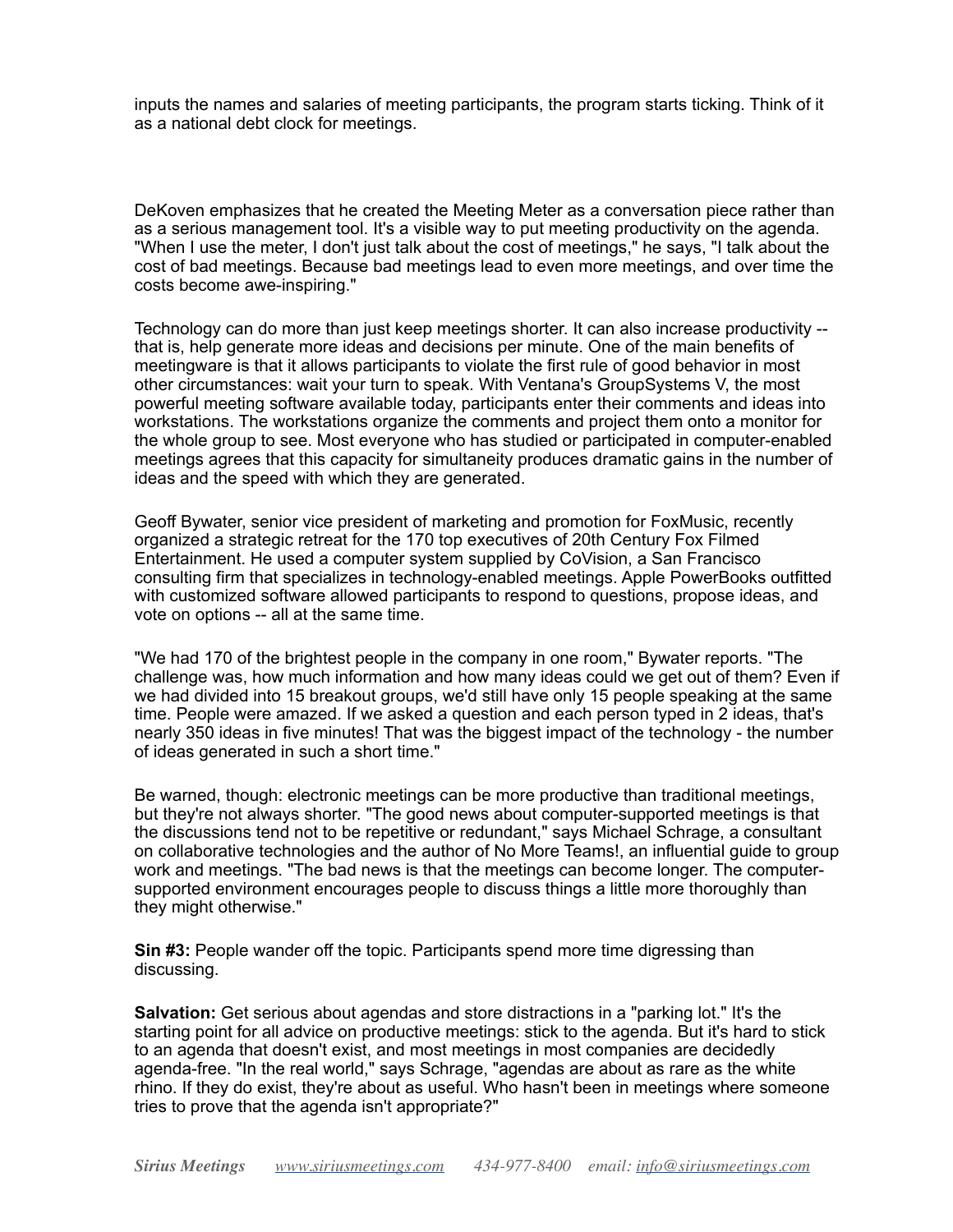Agendas are worth taking seriously. Intel is fanatical about them; it has developed an agenda "template" that everyone in the company uses. Much of the template is unsurprising. An Intel

agenda (circulated several days before a meeting to let participants react to and modify it) lists the meeting's key topics, who will lead which parts of the discussion, how long each segment will take, what the expected outcomes are, and so on.

Intel agendas also specify the meeting's decision-making style. The company distinguishes among four approaches to decisions: authoritative (the leader has full responsibility); consultative (the leader makes a decision after weighing group input); voting; and consensus. Being clear and up-front about decision styles, Intel believes, sets the right expectations and helps focus the conversation.

"Going into the meeting, people know how they're giving input and how that input will get rolled up into a decision," says Intel's Michael Fors. "If you don't have structured agendas, and people aren't sure of the decision path, they'll bring up side issues that are related but not directly relevant to solving the problem."

Of course, even the best-crafted agendas can't guard against digressions, distractions, and the other foibles of human interaction. The challenge is to keep meetings focused without stifling creativity or insulting participants who stray. At Ameritech, the regional telephone company based in Chicago, meeting leaders use a "parking lot" to maintain that focus.

"When comments come up that aren't related to the issue at hand, we record them on a flip chart labeled the parking lot," says Kimberly Thomas, director of communications for small business services. But the parking lot isn't a black hole. "We always track the issue and the person responsible for it," she adds. "We use this technique throughout the company."

**Sin #4:** Nothing happens once the meeting ends. People don't convert decisions into action.

**Salvation:** Convert from "meeting" to "doing" and focus on common documents.

The problem isn't that people are lazy or irresponsible. It's that people leave meetings with different views of what happened and what's supposed to happen next. Meeting experts are unanimous on this point: even with the ubiquitous tools of organization and sharing ideas - whiteboards, flip charts, Post-it notes -- the capacity for misunderstanding is unlimited. Which is another reason companies turn to computer technology.

The best way to avoid that misunderstanding is to convert from "meeting" to "doing" -- where the "doing" focuses on the creation of shared documents that lead to action. The fact is, at most powerful role for technology is also the simplest: recording comments, outlining ideas, generating written proposals, projecting them for the entire group to see, printing them so people leave with real-time minutes. Forget groupware; just get yourself a good outlining program and oversized monitor.

"You're not just having a meeting, you're creating a document," says Michael Schrage. " I can't emphasize enough the importance of that distinction. It is the fundamental difference between ordinary meetings and computer-augmented collaborations. Comments, questions, criticisms, insights should enhance the quality of the document. That should be the group's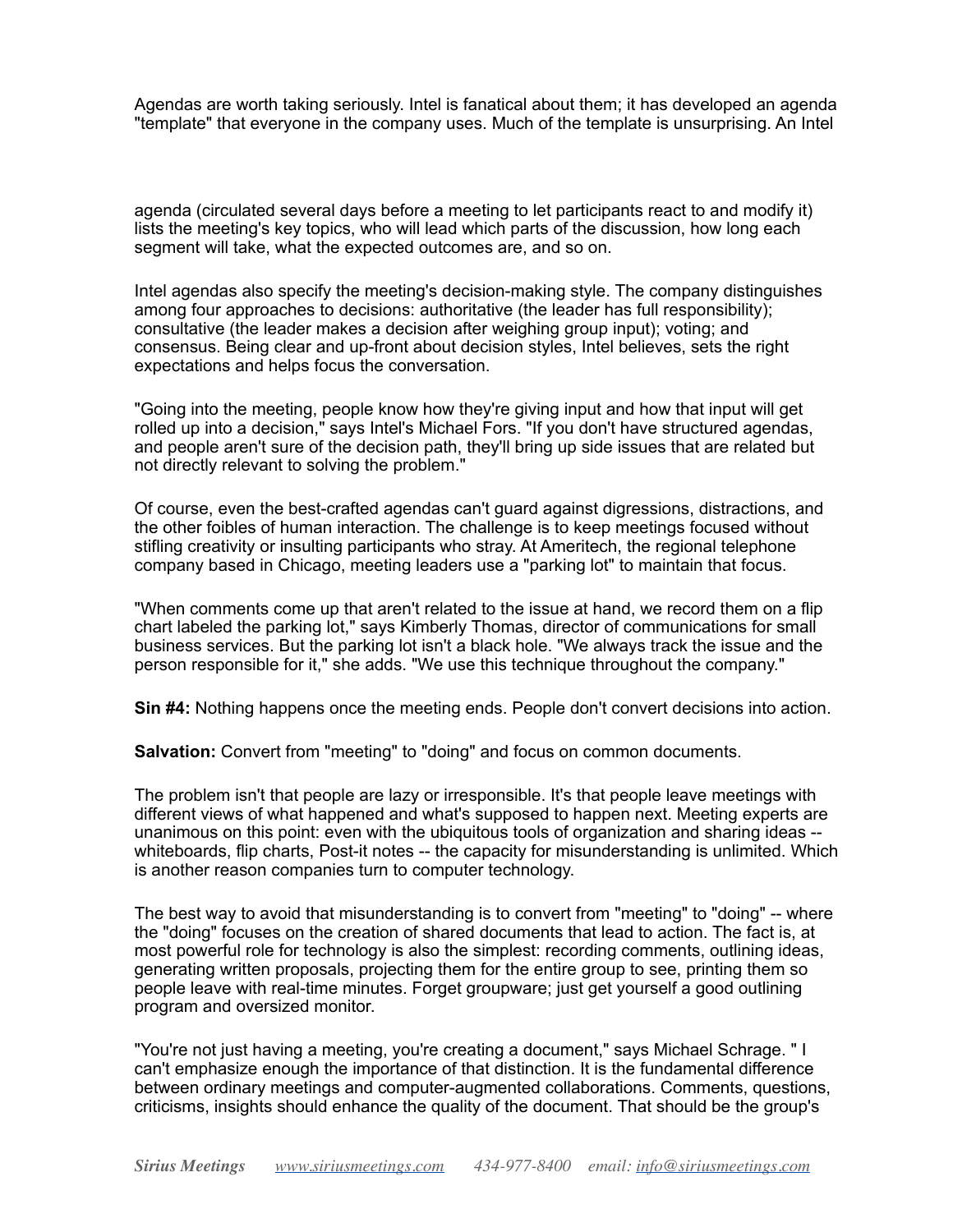mission."

In other words, the medium is the meeting. That's why Bernard DeKovan prefers computers

to flip charts and whiteboards. "Flip charts create behaviors conditioned by the medium," he says. "People start competing for room on the flip chart, the facilitator has to scratch thing out, and pretty soon you can't read what's on it. With a computer, you never run out of room for ideas, you can edit indefinitely, you can generate hard copies for everyone at a moment's notice. It's a much richer medium."

**Sin #5:** People don't tell the truth. There's plenty of conversation, but not much candor.

**Salvation:** Embrace anonymity.

We all know it's true: Too often, people in meetings simply don't speak their minds. Sometimes the problem is a leader who doesn't solicit participation. Sometimes a dominant personality intimidates the rest of the group. But most of the time the problem is a simple lack of trust. People don't feel secure enough to say what they really think.

The most powerful techniques to promote candor rely on technology, and most of these computer-based tools focus on anonymity -- enabling people to express opinions and evaluate alternatives without having to divulge their identities. It's a sobering commentary on free speech in business -- "Say what you think, and we'll disguise your names to protect the innocent" -- but it does seem to work.

Jay Nunamaker, CEO of Ventana Corporation, based in Tucson, Arizona, and a professor at the University of Arizona's Karl Eller Graduate School of Management, is a leading expert on electronic meetings. He says Ventana added anonymity to its software to meet the needs of the U.S. military. "Admirals can really dampen interaction at a meeting," he notes. "But we didn't realize the impact it would have in corporate settings. Even with people who work together all the time, anonymity changes the social protocols. People say things differently." CoVision, the firm that facilitated the 20th Century Fox meeting, provides a system that allows for anonymous voting and anonymous group conversations. Meeting participants enter comments onto laptops, and the comments are projected onto a screen without attribution. CoVision president Lenny Lind says the system is especially powerful in meetings of high-ranking executives.

"People in the upper reaches of management pay so much deference to the leader, and have so much to lose, that conversations quickly become measured and political," he argues. "People just won't bare their souls. Anonymity changes that."

But there are problems with anonymity. Some people like getting credit for their ideas, and anonymity can leave them feeling shortchanged. There are also opportunities for manipulation. Carol Anne Ogdin of Deep Woods Technology, a teamwork consultant and meeting facilitator based in Santa Clara, California, calls anonymity a "modest idea that's been blown out of proportion." In particular, she worries about gamesmanship - for example, people who build an anonymous groundswell of support for their own contributions.

**Sin #6:** Meetings are always missing important information, so they postpone critical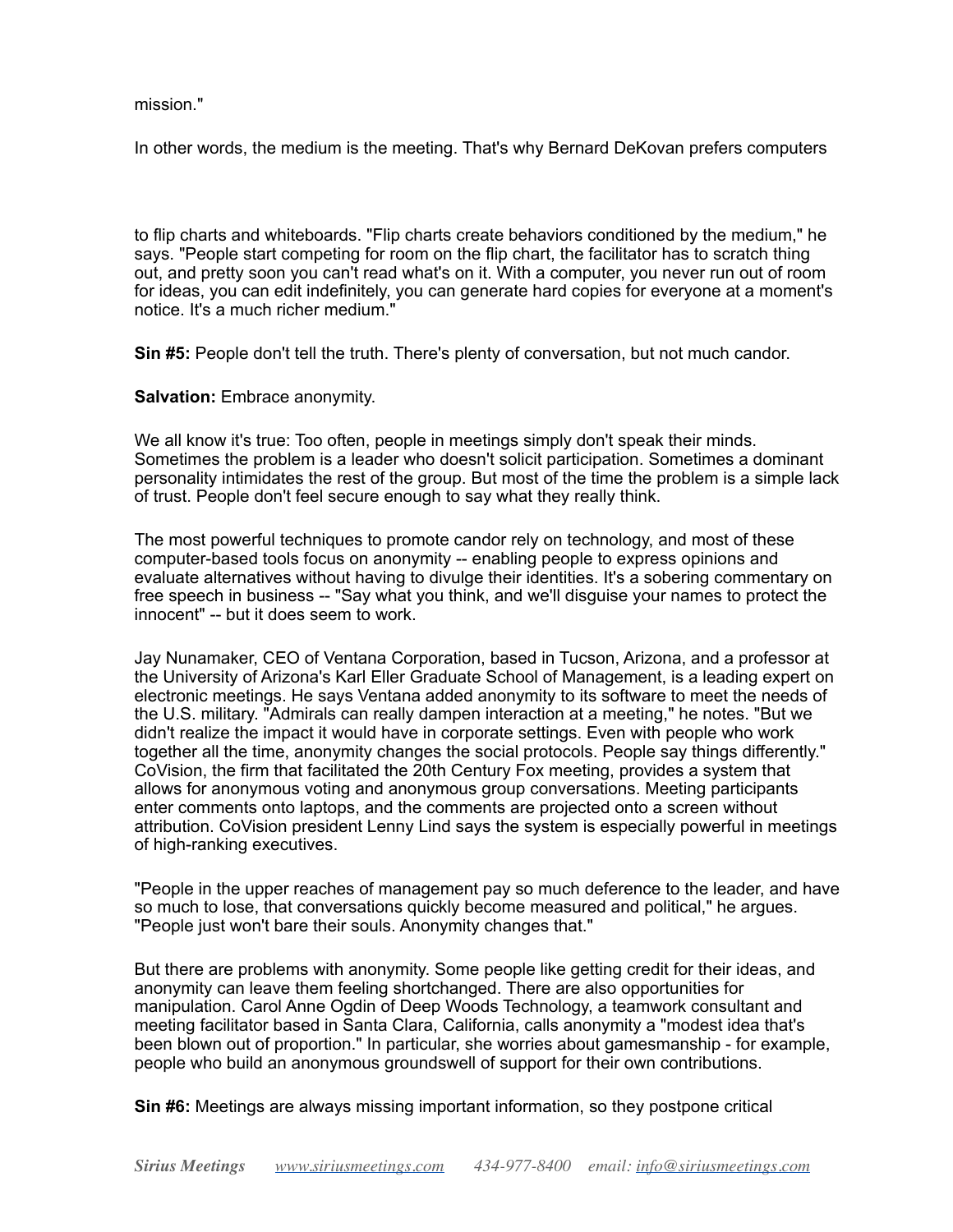decisions.

**Salvation:** Get data, not just furniture, into meeting rooms.

Most meeting rooms make it harder to have good meetings. They're sterile and uninviting - and often in the middle of nowhere. Why? To help people "concentrate" by removing them from the frenzy of office life. But this isolation leaves meeting rooms out of the information flow. Often, the downside of isolation outweighs the benefits of focus.

Computer-services giant EDS has built a set of high-tech facilities that leave meetings participants awash in data. These much-heralded Capture Labs, electronic meeting rooms used by the company and its clients, may offer a glimpse of the meeting room of the future.

The Capture Lab "is a self-contained information network," says Michael Bauer, a principal with EDS's management consulting subsidiary. "We can bring in information from the Internet or from EDS's internal Web. We can get information on stock prices, even about the weather if we're worried about shipping or travel. It's brought into the room, displayed on a screen, and talked about."

It's not necessary to go that far. Jon Ryburg, the meeting ergonomist, offers a few ways to increase the "information quotient" in meeting spaces. For one thing, allow enough space in your meeting rooms for teams to store materials. Project teams generate lots more than minutes and memos. Meetings build models, fill up flip charts, create artifacts of all sorts - "information" that's vital to future meetings. "People are constantly hauling materials to and from meeting rooms," Ryburg says. "It's much easier to just store things for later meetings."

William Miller, director of research and business development for Steelcase, the officefurniture manufacturer based in Grand Rapids, Michigan, emphasizes that mobility is about more than convenience. The radical redesign of work, he argues, requires a radical redesign of meeting space.

"Knowledge workers spend 80% of their time at the office away from their desks," Miller says. "Where are they? Working on projects. The way to support that work is to build project clusters and co-locate desks around them. You can post information and never take it down. We call it 'information persistence.' And we don't talk about meetings. We talk about 'interactions.' It's part of the new science of effective work."

**Sin #7:** Meetings never get better. People make the same mistakes.

**Salvation:** Practice makes perfect. Monitor what works and what doesn't and hold people accountable.

Meetings are like any other part of business life: you get better only if you commit to it -- and aim high. Charles Schwab & Co., the financial-services company based in San Francisco, has made that commitment. In virtually every meeting at Schwab, someone serves as an "observer" and creates what the company calls a Plus/Delta list. The list records what went right and what went wrong, and gets included in the minutes. Over time, both for specific meeting groups and for the company as a whole, these lists create an agenda for change.